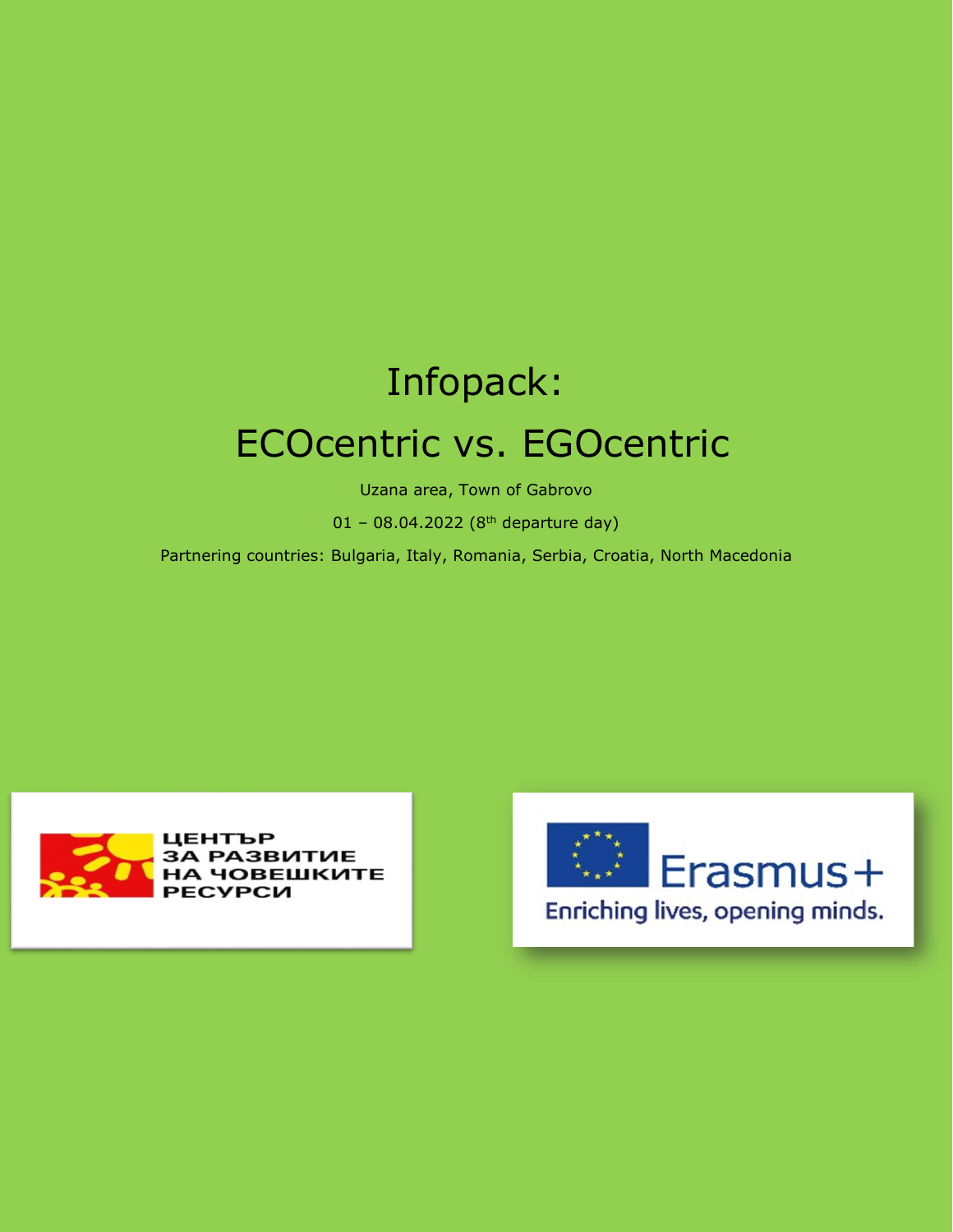If you received this info pack that means you are one of the young people who will participate in the youth mobility project "ECOcentric vs. EGOcentric". Тhe following pages contain important information about the project and the hosting organization. Please read them carefully.

Should you have any questions, suggestions, problems or proposals, please do not hesitate to contact us at any time:

email: [europeonthemove@gmail.com](mailto:europeonthemove@gmail.com)

FB: "Europe on the move"



ESN Erasmus Student Network **Italy** 



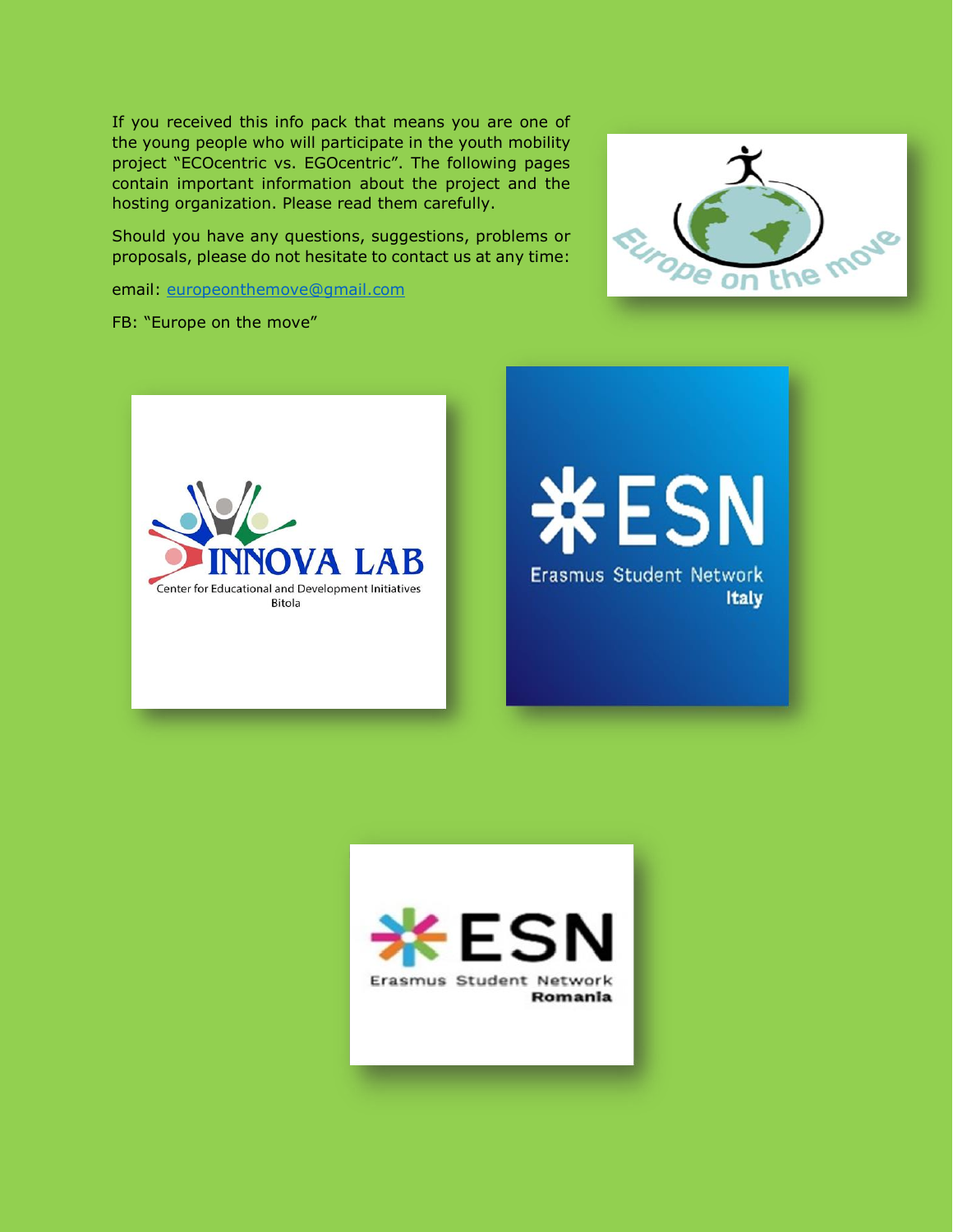

Culture Clash Croatia

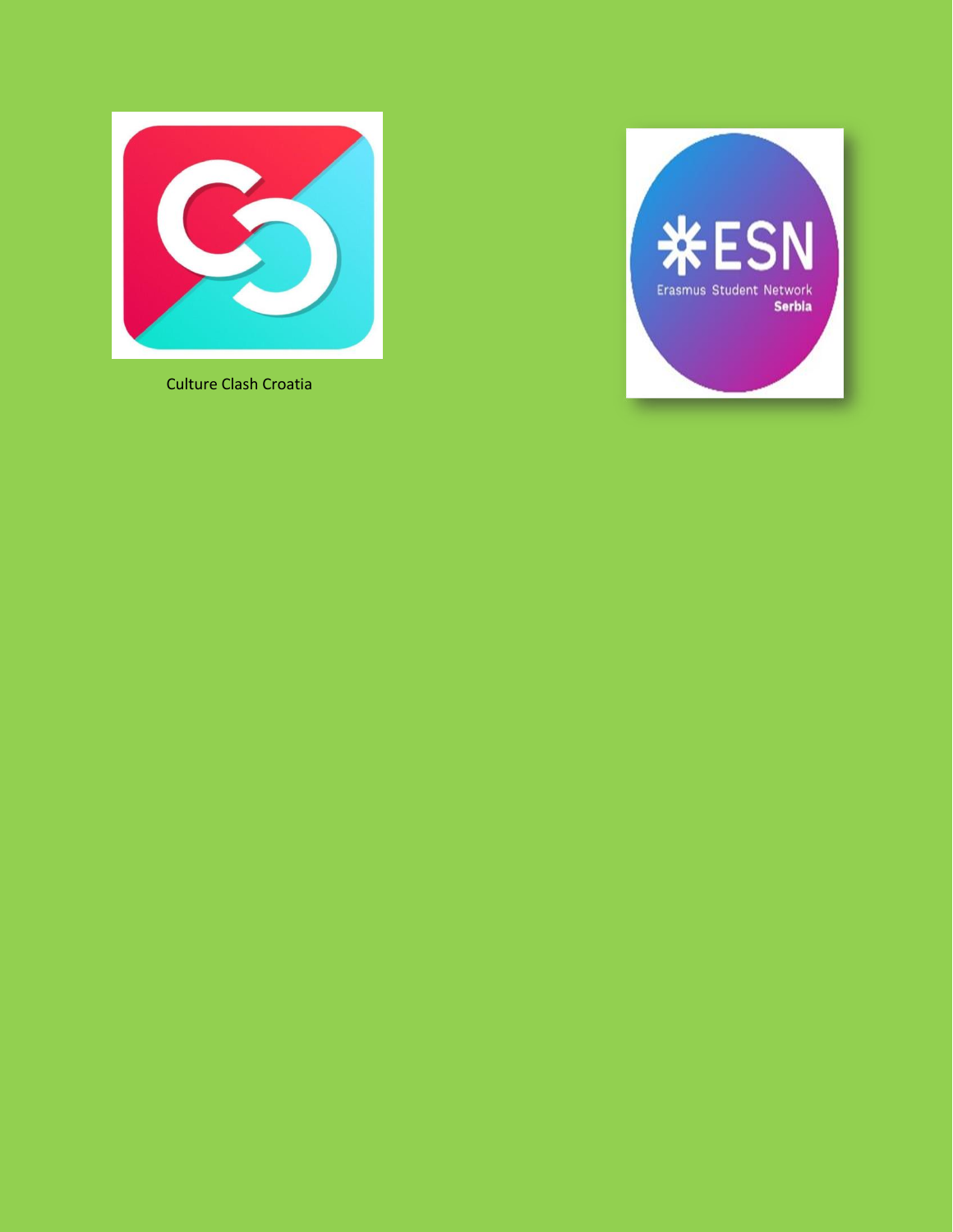### About Us



The association "Europe on the move" is a Bulgarian non-government organization situated in Sofia. Its creation is inspired by the integration of Bulgaria in the European Union, which brings the necessity of many further activities aiming the promotion of European values and cooperation. The seat and address of registered office is in Sofia, Bulgaria. The association is trying to create a

productive environment of collaboration within organizations at a local, national and European level. It seeks more accessible and understandable information about different European donor programs and funds and supports local and regional authorities in the improvement of their absorption capacities. One of our main objectives is to overcome the difficulties when developing social-aware project ideas. The organization is based on the idea of active citizenship, promotion of the European values and the benefits of integration, non-formal education (for youths and adults) and sustainable development.

#### *In general "Europe on the move" aims to:*

- Provide information on various funding opportunities for projects: grant programs and funds of the European Union, Bulgarian state funds, programs of foreign governments and of other financial institutions;
- Promote and work for the creation and implementation of initiatives in economic, social, cultural, environmental and civic aspects, related to the regional development in Bulgaria;
- Promote and support cooperation of Bulgarian regions with European ones;
- Promote the integration of Bulgaria to the European Union and its donor programs;
- Support and assist local and regional authorities to build administrative capacity for the effective absorption of donor programs and funds of the European Union;
- Support and assist national, local and regional authorities, NGOs and the business community to define socially oriented project ideas;
- Encourage, support and promote the local and regional authorities, NGOs and businesses to develop quality projects and proposals for European funding and other grant programs and funds, on one hand, and the legal execution and effective management of the projects, on the other.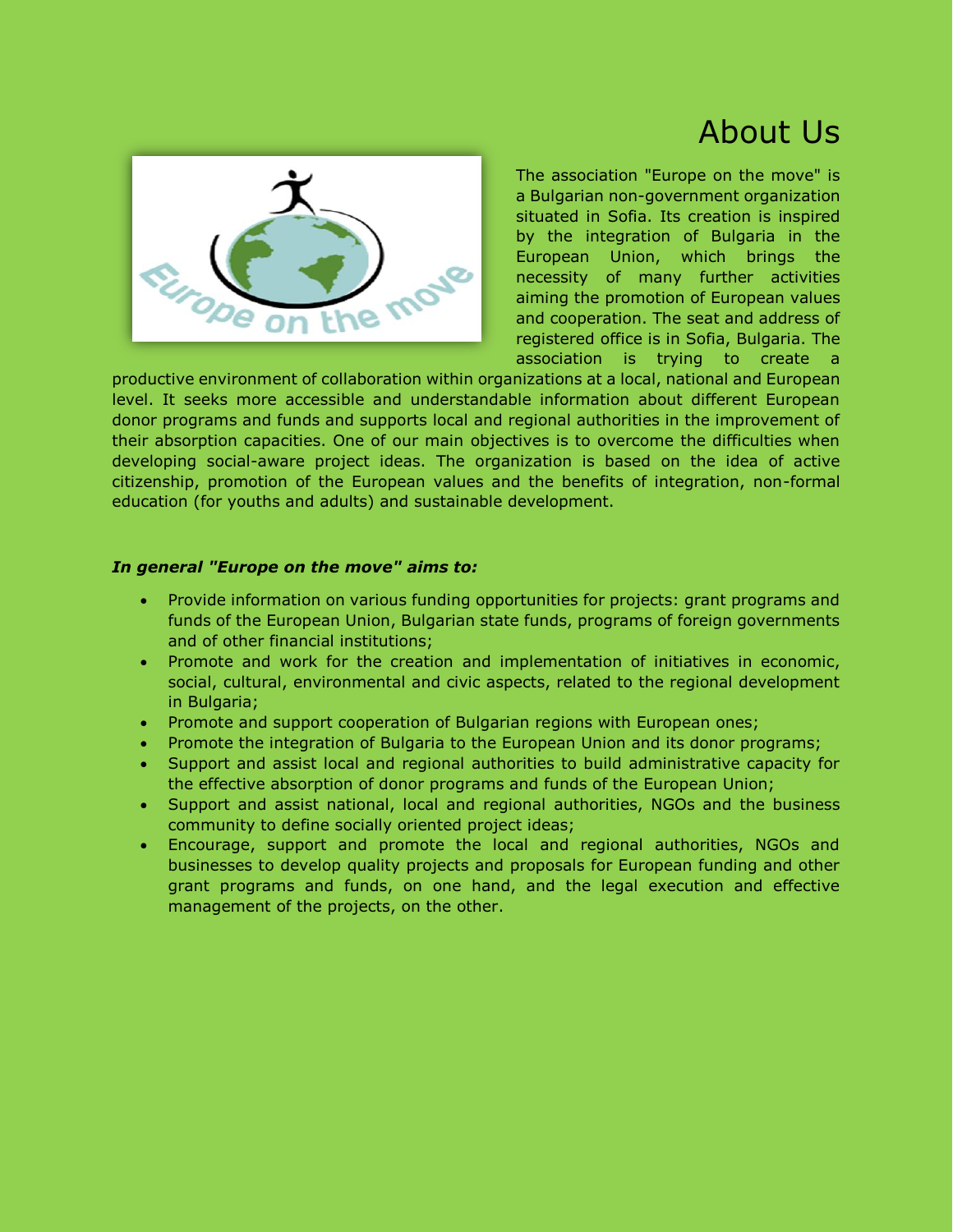## About the YE "ECOcentric vs. EGOcentric"

The project "ECOcentric vs. EGOcentric" promotes collaboration, exchange of know-how, skills and good practices between people working with youth and youth organizations in the context of the environment. The Youth Exchange aims at introducing young people to environmental issues, promoting a more environmentally friendly way of life, and improving young people's environmental and entrepreneurial competences and leadership skills in the field of ecology. Implementing the exchange will help build new and innovative ideas for combating climate change, build European environmental awareness through the implementation of various ecoinitiatives, mental, physical and recreational activities, thus encouraging young people to apply sustainable practices in their everyday life and helping to protect the environment and nature.

#### *Specific objectives of YE "ECOcentric vs. EGOcentric"*

- to acquire knowledge and skills to deal with environmental issues and combat climate change;
- developing young people's leadership skills such as innovative thinking, entrepreneurial skills, intercultural competences, environmental awareness and social interactions;
- creating preconditions for active debate in the field of ecology and environmental protection and promoting solidarity and cooperation between young people from different countries;
- exchange of good eco-practices and enhanced cooperation between partner organizations;
- development of innovative ideas and initiatives for active youth participation in combating climate change and environmental protection;
- promoting environmental and social entrepreneurship and smart solutions to tackle climate change;
- establishing long-term partnerships between organizations by promoting cooperation on future joint activities and projects under EU programmes

**Hosting organisation:** "Europe on the move" **Venue:** Prima S hotel, Uzana area **YE dates:** 01 – 08.04.2022

**Participants:** 32 young people from 6 European countries **Youth Exchange participant No:** 4 participants (age: 18-30) + 1 group leader (no age limit)

**Language:** The project will be run in English.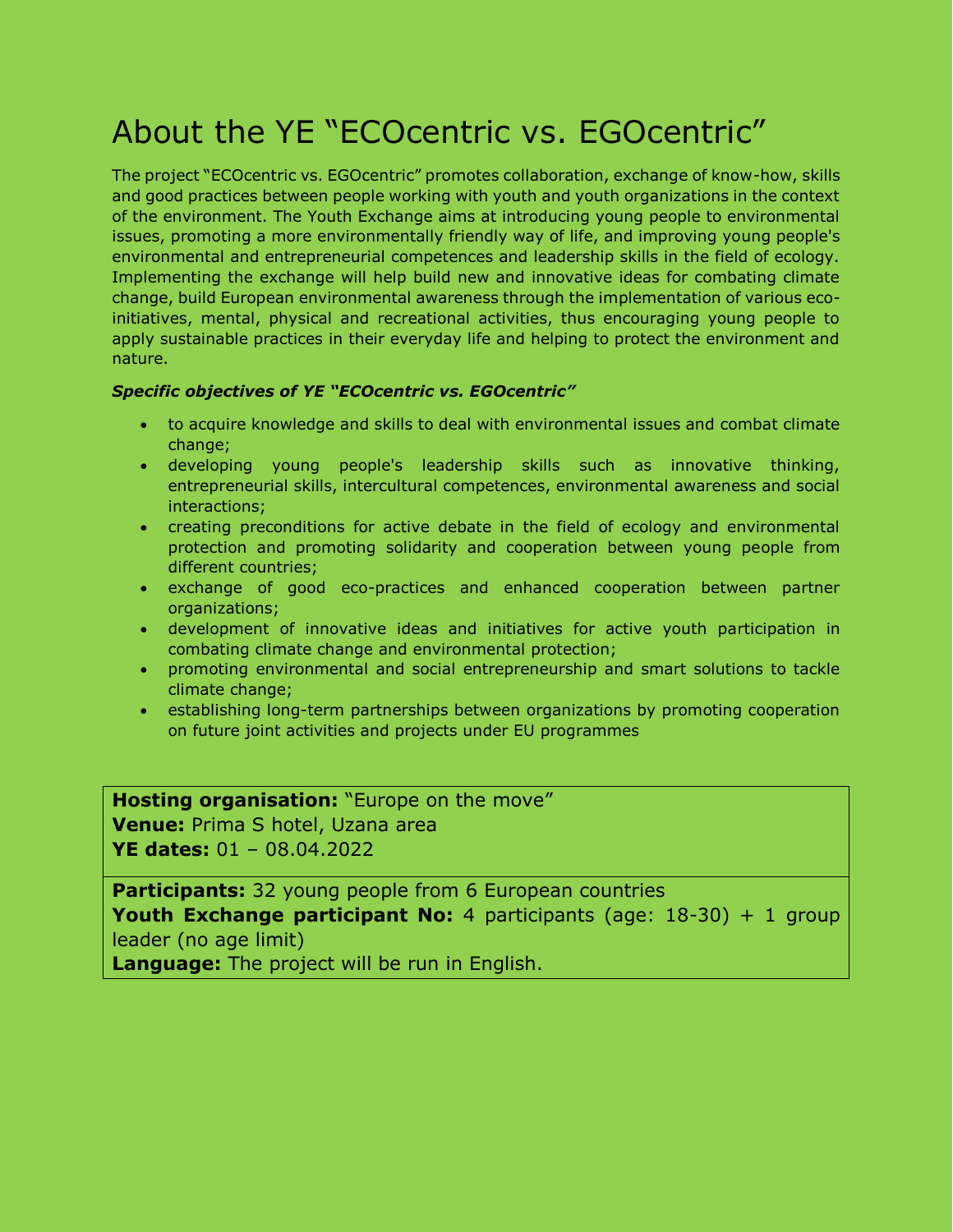#### *Accommodation and meals:*



**Venue:** The YE "ECOcentric vs. EGOcentric" will take place in "Prima S \*\*\*" hotel in Uzana area, Gabrovo city. The hotel is located in the geographic centre of Bulgaria and surrounded by tranquil natural landscapes. All rooms (single and double) are air-conditioned and offer a private bathroom.

"Europe on the move" undertakes the accommodation and meal expenses. This includes breakfast, lunch and dinner, as well as coffee breaks. The participants will receive a questionnaire where everyone will be able to share nutritional needs.

**Address:** ul. "Uzana", 5304 Gabrovo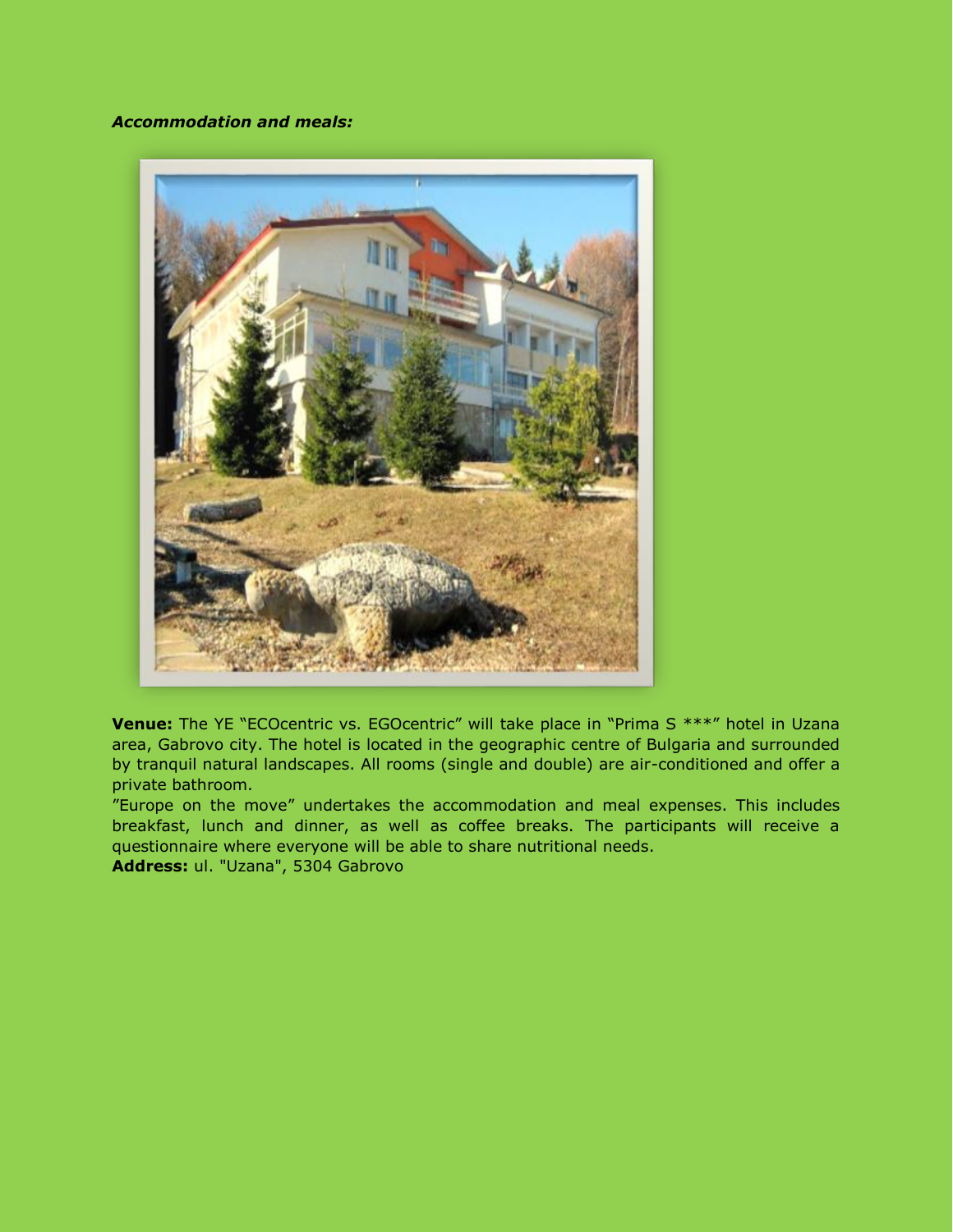#### *Arrival and departure*

Arrival day: 01.04.2022 Start of the program: 02.04.2022 End of the program: 07.04.2022 Departure day: 07-08.04.2022

It is possible to extend your stay for a maximum of 2 days in total (1 before, 1 after, or 2 before/after). In case your stay exceeds the 2 day limit we cannot reimburse your travel expenses. Any additional expenses which occur over the course of these "extra-days" have to be covered by yourself.

**Important Note:** ALL participants of youth exchange must travel from their home country to Bulgaria. This is the new rule we have from National Agency and Erasmus+ Programme. We cannot host people who come from different country. Of course, your flight can include stays in other countries, but your trip must start from and end to your home country.

#### *Once you arrive in Sofia:*

#### **Meeting point: Sofia University "St. Kliment Ohridski"**

How to get to Sofia University?

1. From Sofia Airport (Terminal 2) take the metro - red line to metro station "Sofia University "St. Kliment Ohridski".

2. From Sofia Airport (Terminal 1 and 2) take buses 184 or 84 towards the center and get down at bus station "Orlov Most" in English "Eagle's Bridge". Sofia University is at a walking distance of 6-10 min.

Public transport in Sofia is 1,6 lev per ride

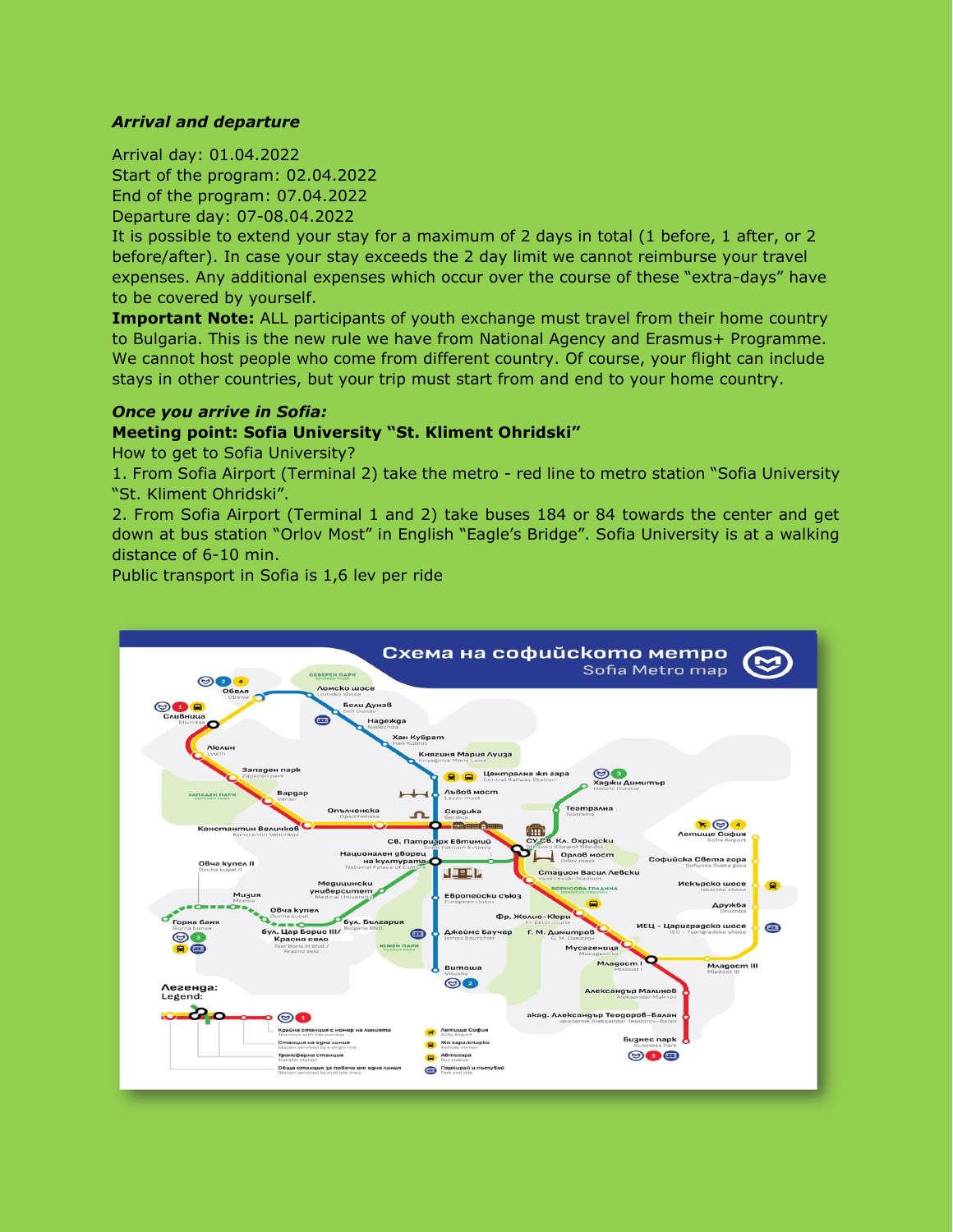#### *Reimbursement*

Unit costs of your travel expenses will be covered by the organisers with the support of Erasmus+ Programme.

Below is a list with the budget including travel costs (per person) for each country:

Traveling from Serbia – 180 euro per person North Macedonia – 180 eur per person Croatia – 275 euro per person Romania – 180 euro per person Italy – 275 euro

\*\*\*Travel costs from home to the venue of the project and return.

In order to receive the reimbursement for transportation, please keep ALL original invoices, tickets, boarding passes or any other transport document. The money will be given at the end of the project via bank transfer, upon completion of the Mobility Tool+ (considered mandatory under the Erasmus+ Programme).

**NOTE: YOU MUST KEEP ALL YOUR TRAVEL TICKETS AND BOARDING PASSES**, please! If you lose your tickets or boarding passes we will not be able to recognise the costs incurred. We will accept costs only for the travel documents you send to us (tickets, boarding passes (both directions) receipts for fuel and bus tickets).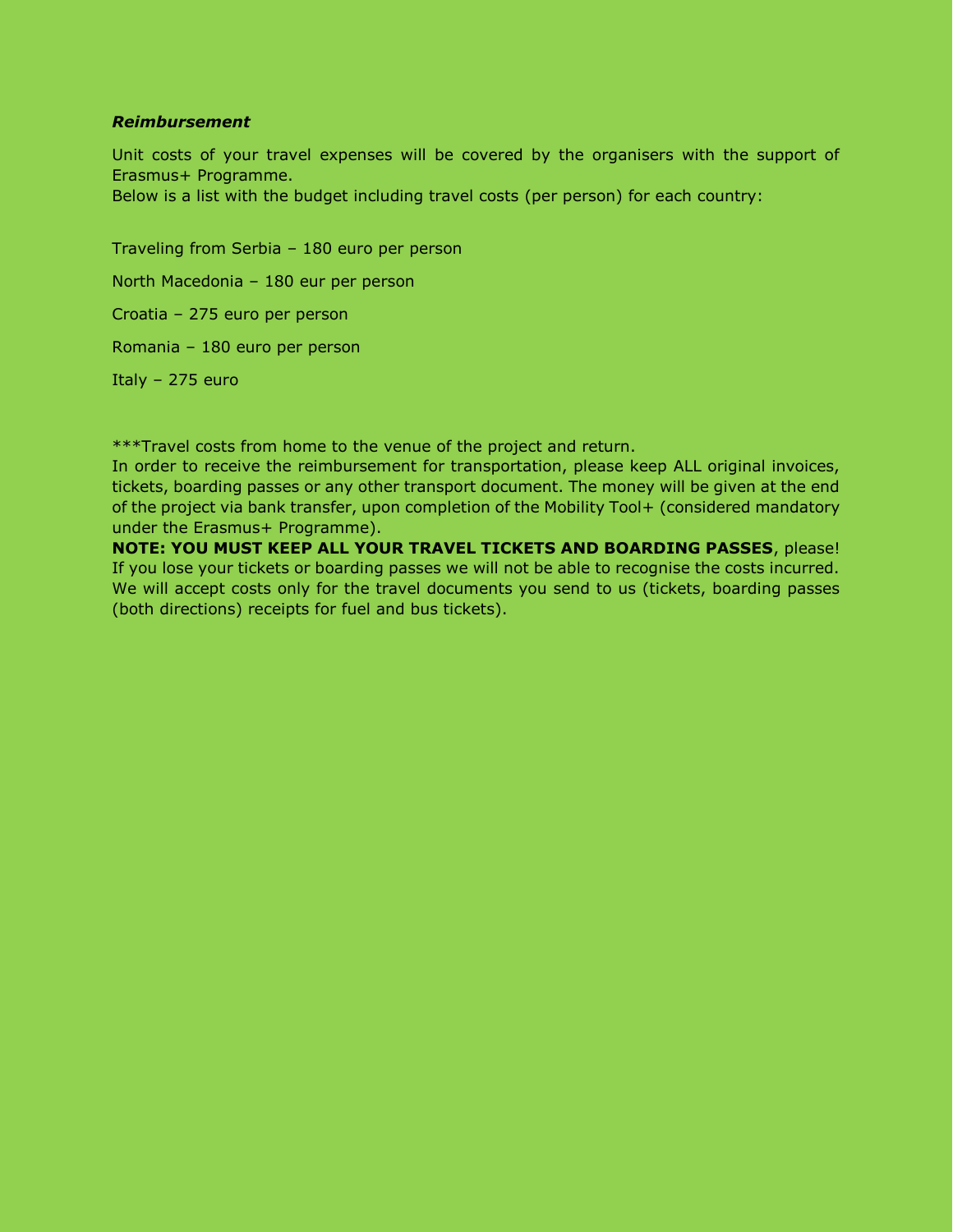#### *Practicalities*

- **European Health Insurance Card:** The card is accepted in every country of the European Union. If you do not possess the card, you can get it easily. You should go to the office recharged with health affairs, and ask for your European Health Card. It's a little blue plastic card, and you can get it for free. It is valid in every EU country for 1 year. Or any other insurance is welcome (organizers are not covering insurance costs);
- **Insurance:** Personal and medical insurance are the responsibility of the individual participant. We will not be responsible for any loss of luggage, currency or personal effects, or any medical costs. We recommend participants to have the European Health Card;
- **Currency:** Bulgaria is still largely cash economy. Visitors should exchange cash at banks or Change Bureaus. Some Change Bureaus charge commissions on both cash and travellers' check transactions that are not clearly posted. Old, dirty or very worn denomination bank notes are often not accepted at banks or Change Bureaus. The Bulgarian national monetary unit is the Lev (BGN), divided into 100 stotinki. At the present rate of exchange 1 USD is approximately equal to 1,71 BGN, and 1,00 EUR is approximately equal to 1,95 BGN.

**Note:** We strongly advise you to exchange currency ONLY IN BANKS; - Upon your arrival you will have the opportunity to visit in an organised manner Bulgarian Bank and to exchange your currency. - The work hours of any bank in Bulgaria are every weekday from 8:00 to 17:00.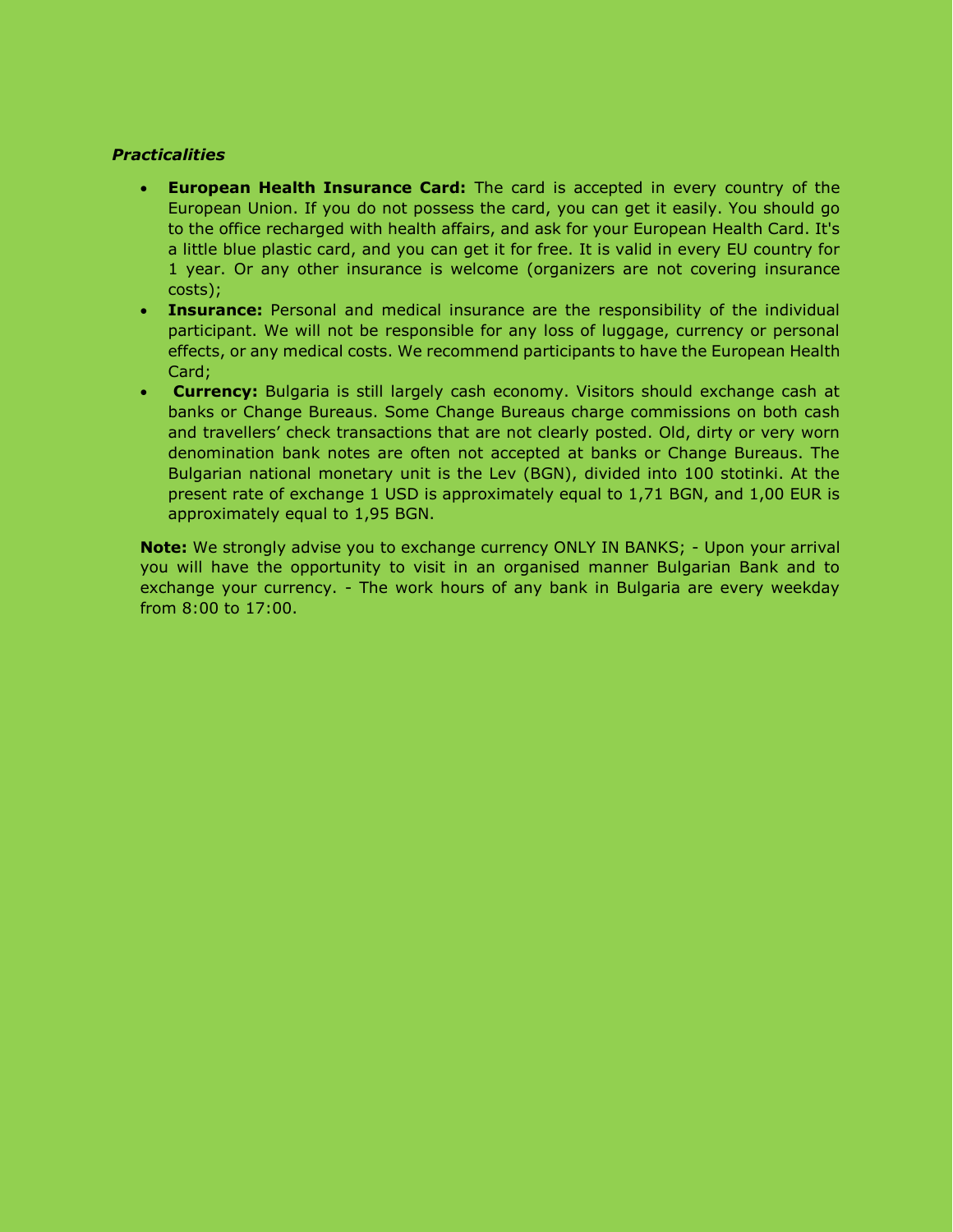#### *Other Info*

**Please make sure to inform us about any special needs you have such as food allergies/intolerances, vegetarian/vegan food, health problems, special diet. A questionnaire will be sent to all participants.**

#### **Contacts:**

"Europe on the move" 8, Charles Darvin Str.

Sofia 1113, Bulgaria

e-mail: europeonthemove@gmail.com

web: [www.europeonthemove.org](http://www.europeonthemove.org/)

Telephone: +359 88 729 0538 Emergency numbers: SOS number Bulgaria: 112

**Intercultural nights:** Please be prepared to present your own country and culture in the most creative and interactive way. You can make PowerPoint presentations, show videos and use multimedia. Please bring with you traditional clothes, food and drinks, there will be a chance to share it all together.

The program for the YE "ECOcentric vs. EGOcentric" will be shared with all participants few weeks prior to the starting of the exchange.